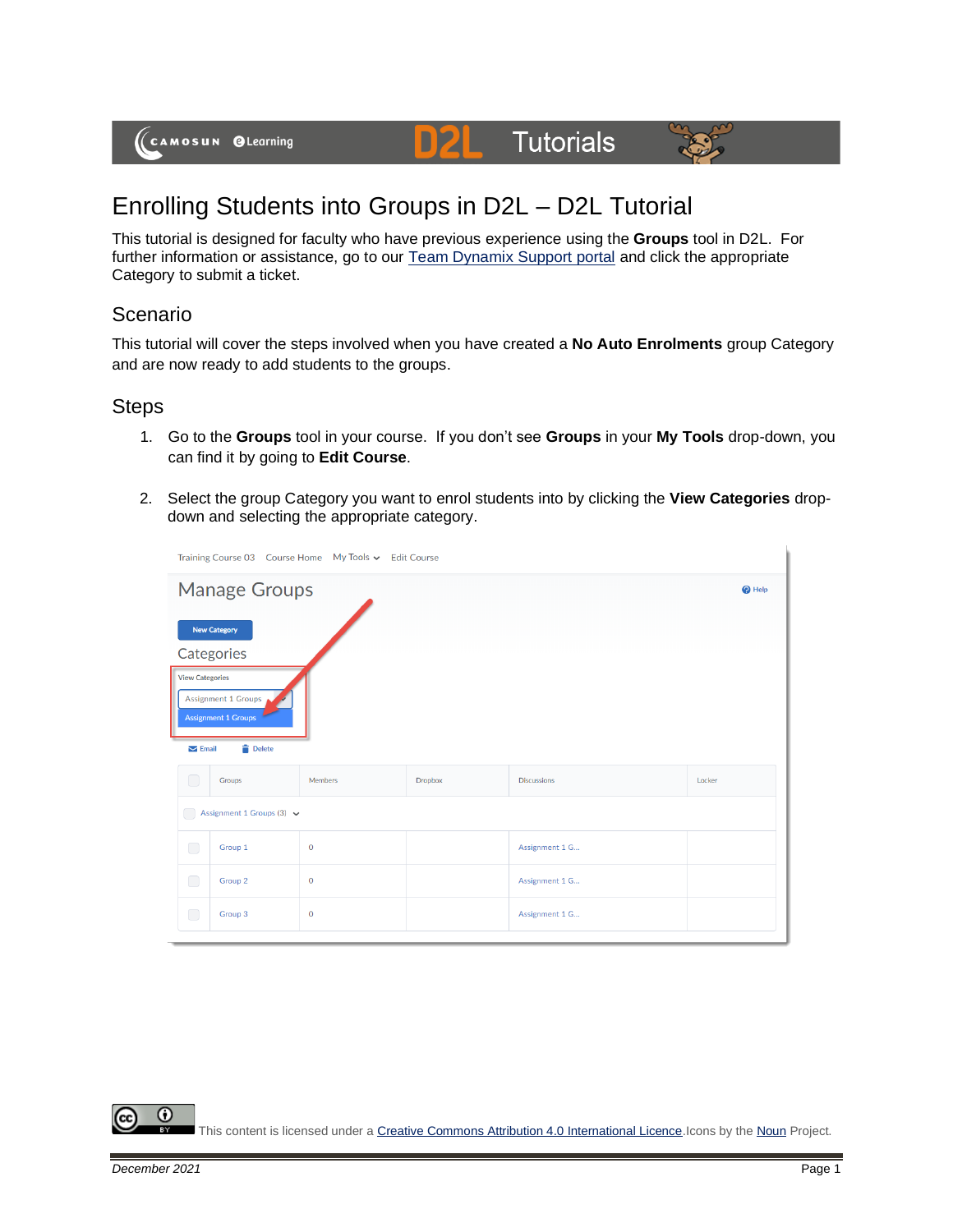3. Click the down arrow next to the title of the Category in the Groups table and select **Enrol Users**.

| Training Course 03    Course Home    My Tools    -    Edit Course                                                                                              |                |                    |        |  |  |
|----------------------------------------------------------------------------------------------------------------------------------------------------------------|----------------|--------------------|--------|--|--|
| <b>Manage Groups</b>                                                                                                                                           |                |                    |        |  |  |
| <sup>O</sup> Help<br><b>New Category</b><br>Categories<br><b>View Categories</b><br><b>Assignment 1 Groups</b><br>$\checkmark$<br><b>Delet</b><br>$\sum$ Email |                |                    |        |  |  |
| $\Box$<br>Members<br>Groups                                                                                                                                    | <b>Dropbox</b> | <b>Discussions</b> | Locker |  |  |
| Assignment 1 Groups (3) $\sim$<br>f.                                                                                                                           |                |                    |        |  |  |
| E<br>t Category<br>$\bigcirc$<br>Group 1<br>Add Group                                                                                                          |                | Assignment 1 G     |        |  |  |
| $\hspace{0.5cm} \square$<br>Group 2<br><b>Enrol Users</b>                                                                                                      |                | Assignment 1 G     |        |  |  |
| $\bigcirc$<br>Group 3<br>$\mathbf 0$                                                                                                                           |                | Assignment 1 G     |        |  |  |

 $\overline{0}$ ඥ This content is licensed under [a Creative Commons Attribution 4.0 International Licence.I](https://creativecommons.org/licenses/by/4.0/)cons by th[e Noun](https://creativecommons.org/website-icons/) Project.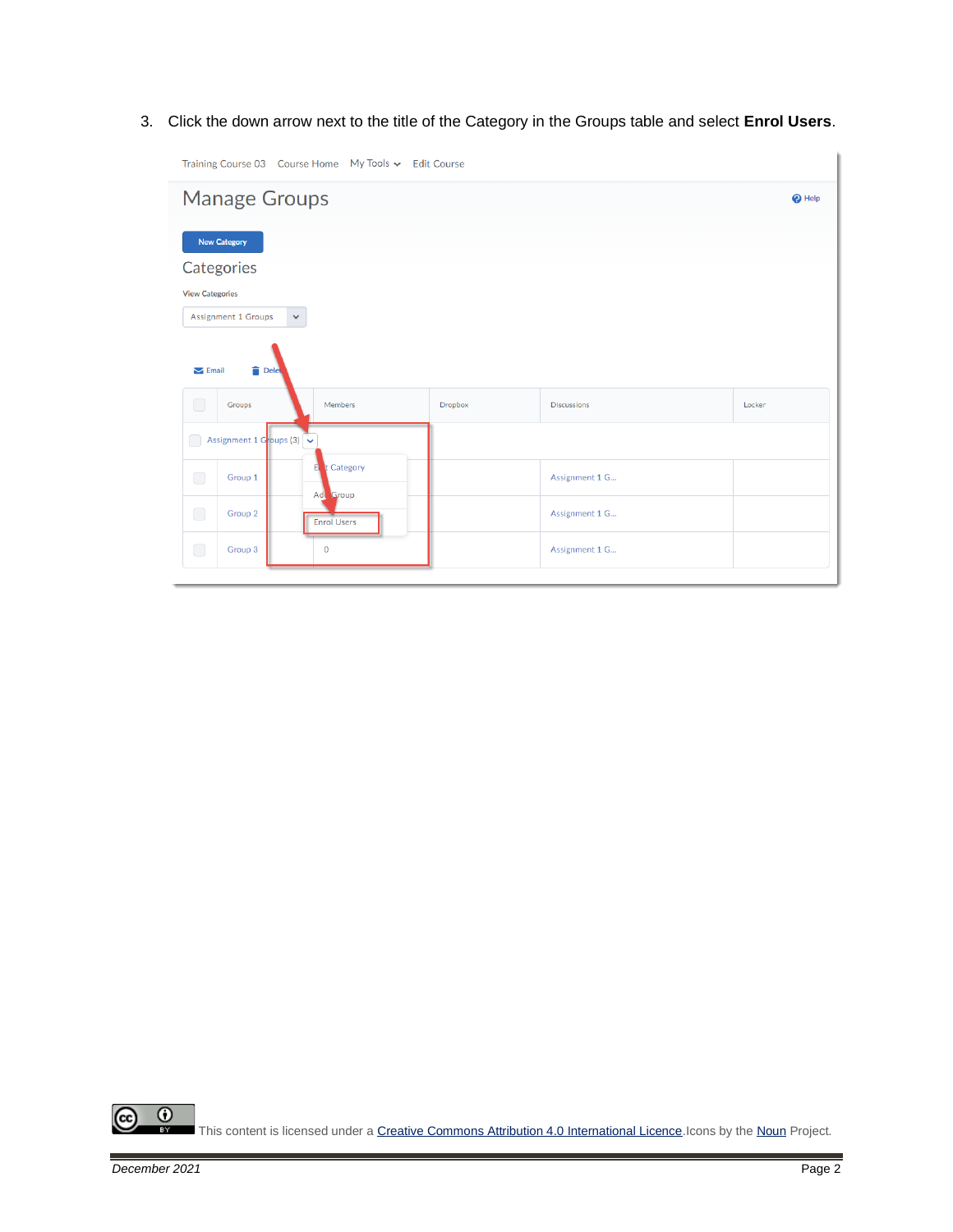4. Select the **Group** you wish each student to be in in the table. You can use the **Display** drop-down to view one group at a time. Click **Save** when done.

| <b>Enrolments</b>                          |                     |                          |                     |  |
|--------------------------------------------|---------------------|--------------------------|---------------------|--|
| Category                                   |                     |                          |                     |  |
| <b>Assignment 1 Groups</b>                 |                     |                          |                     |  |
| <b>Display</b>                             |                     |                          |                     |  |
| <b>All Groups</b><br>$\checkmark$          |                     |                          |                     |  |
| <b>All Groups</b>                          |                     |                          |                     |  |
| <b>Show Search Options</b><br>Group 1<br>£ |                     |                          |                     |  |
| Group <sub>2</sub><br>Group 3              |                     |                          |                     |  |
| First Name . Last Name                     | Group 1<br>Users: 1 | Group 2<br><b>Users</b>  | Group 3<br>Users: 1 |  |
|                                            |                     |                          |                     |  |
| Training01 Student 面                       | $\checkmark$        | $\overline{\phantom{a}}$ | ◯                   |  |
| Training02 Student e                       | ∩                   | ✓                        | 77                  |  |
| Training03 Student 面                       | ∩                   | n                        |                     |  |
| Training04 Student e                       | ∩                   | $\checkmark$             | ◯                   |  |
| Cancel<br><b>Save</b>                      |                     |                          |                     |  |

5. Click the number in the **Members** column to double-check which students are in each group.

|                             | <b>Manage Groups</b>       |                |  |    |
|-----------------------------|----------------------------|----------------|--|----|
|                             | <b>New Category</b>        |                |  |    |
|                             | Categories                 |                |  |    |
| <b>View Categories</b>      |                            |                |  |    |
|                             | <b>Assignment 1 Groups</b> |                |  |    |
| $\blacktriangleright$ Email | <b>Delete</b>              |                |  |    |
| Œ                           | Groups                     | Me hbers       |  | Dr |
| Assignment 1 Groups (3) v   |                            |                |  |    |
| ◯                           | Group 1                    | $\overline{1}$ |  |    |
| $\Box$                      | Group <sub>2</sub>         | $\overline{2}$ |  |    |
| r.                          | Group 3                    | $\mathbf{1}$   |  |    |
|                             |                            |                |  |    |

This content is licensed under [a Creative Commons Attribution 4.0 International Licence.I](https://creativecommons.org/licenses/by/4.0/)cons by th[e Noun](https://creativecommons.org/website-icons/) Project.

 $\odot$ 

(cc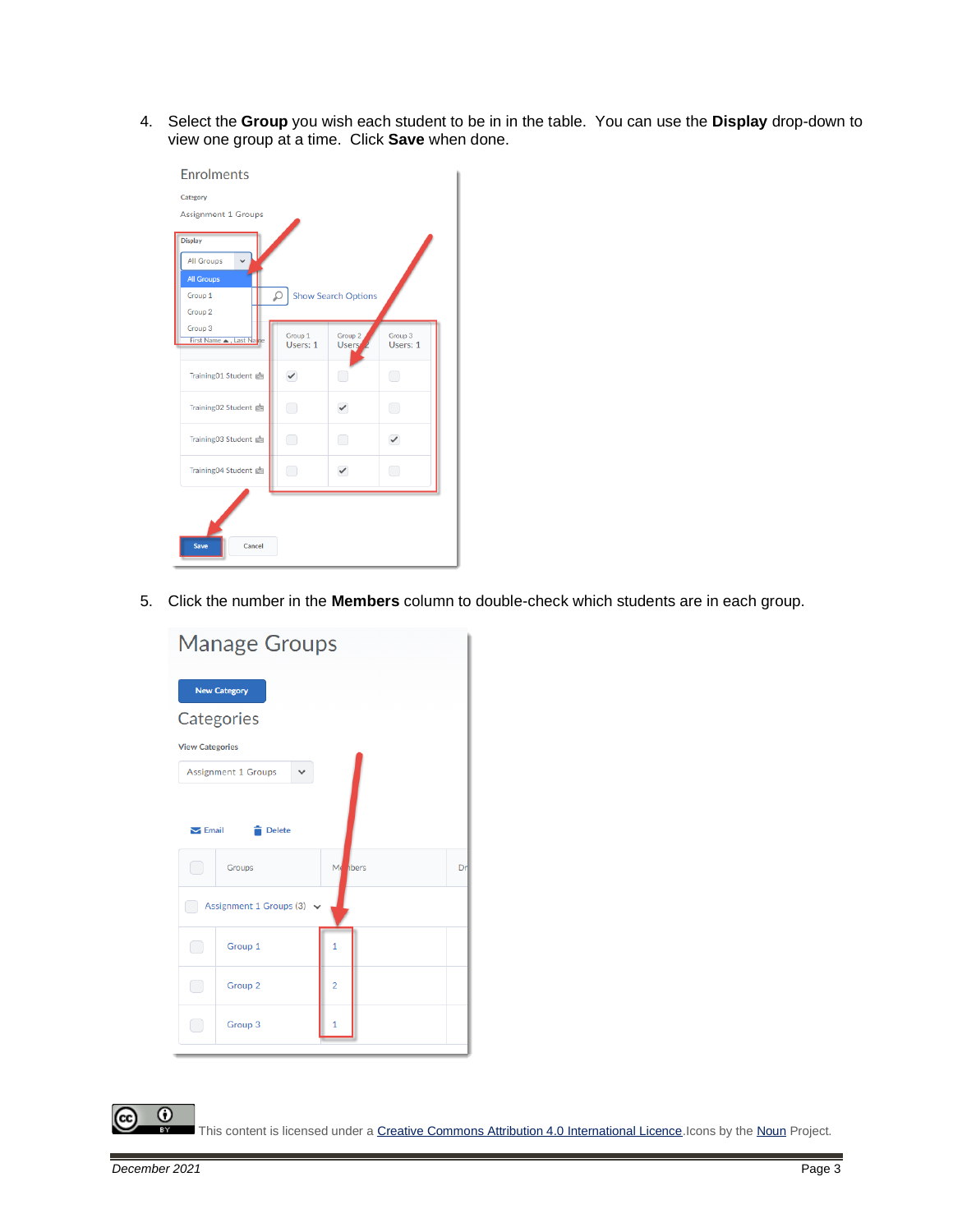6. You can also add members to an individual Group within a Category. To do this, click on the title of the Group.

| <b>Manage Groups</b>               |              |  |  |
|------------------------------------|--------------|--|--|
| <b>New Category</b>                |              |  |  |
| Categories                         |              |  |  |
| <b>View Categories</b>             |              |  |  |
| Assignment 1 Groups<br>$\check{ }$ |              |  |  |
| $\sum$ Email<br><b>Delete</b>      |              |  |  |
| Grd ps                             | Members      |  |  |
| Assignment 1 Groups (3) $\vee$     |              |  |  |
| Group <sub>1</sub>                 | $\mathbf 0$  |  |  |
| Group 2                            | $\mathbf{0}$ |  |  |
| Group 3                            | $\mathbf 0$  |  |  |

7. Click **Enrol Users**.

| Edit Group - Group 1 |                       |              |                          |                     |
|----------------------|-----------------------|--------------|--------------------------|---------------------|
| <b>Enrol Users</b>   | <b>View Enrolment</b> |              |                          |                     |
| <b>Edit Group</b>    |                       |              |                          |                     |
| Group Name*          |                       |              |                          |                     |
| Group 1              |                       |              |                          |                     |
| Group Code*          |                       |              |                          |                     |
| $grp_1$              |                       |              |                          | ❷                   |
| Description          |                       |              |                          |                     |
| ◘ ≎ ∘                | Paragraph             | $\checkmark$ | <b>B</b> $I \perp$<br>╾┊ | 這<br>$\equiv$<br>죠. |
|                      |                       |              |                          |                     |

 $\overline{\odot}$ This content is licensed under [a Creative Commons Attribution 4.0 International Licence.I](https://creativecommons.org/licenses/by/4.0/)cons by th[e Noun](https://creativecommons.org/website-icons/) Project.

(cc